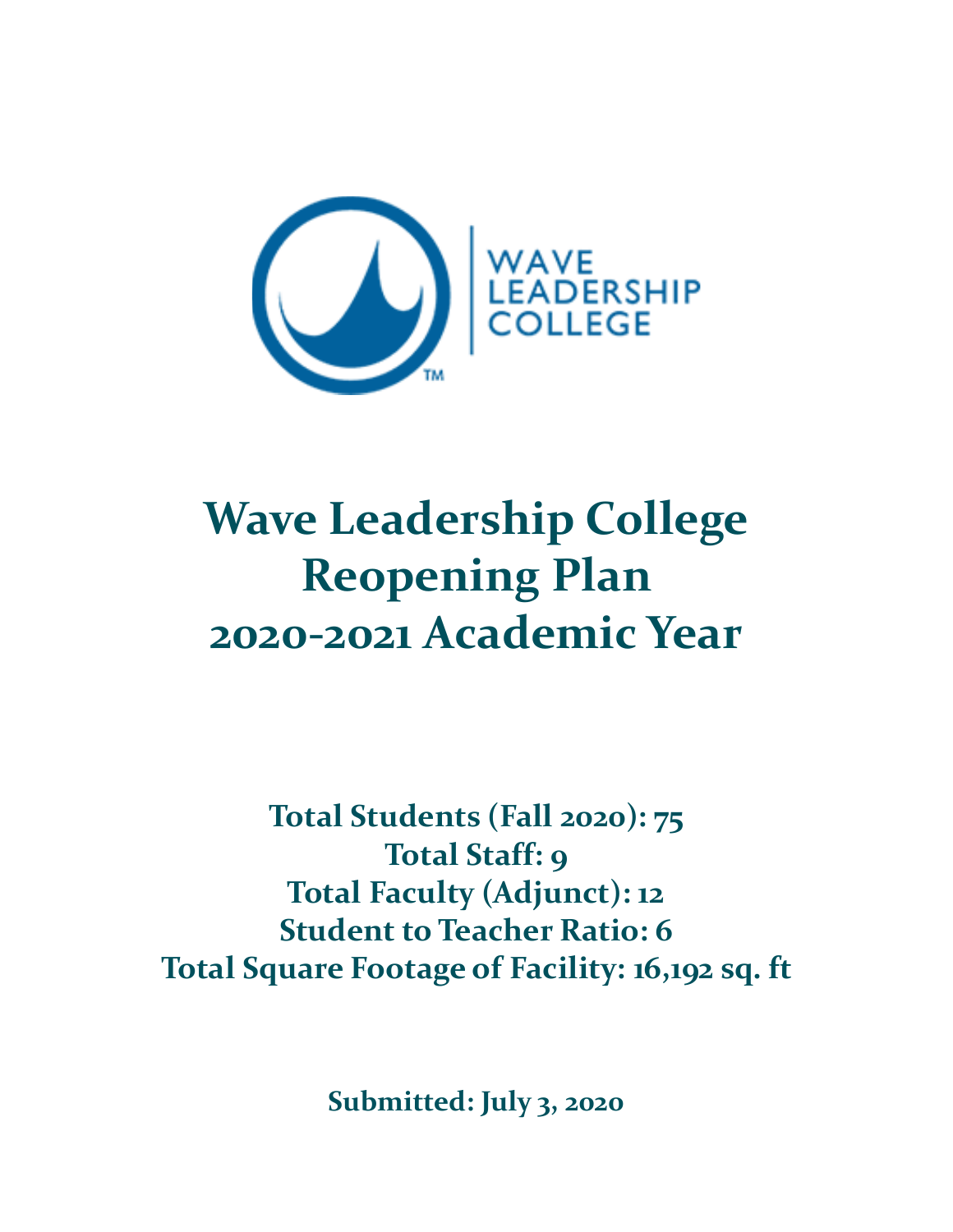### **Repopulating the Campus**

Wave Leadership College (WLC) appreciates the importance of Governor Northam's direction for institutions of higher education and acknowledges the seriousness of COVID-19. Our primary concern is the health and safety of our staff, faculty, and students. Therefore, WLC will comply with required action by the State of Virginia as well as recommended actions by the CDC. In addition, as updated guidance is provided, WLC will update their COVID-19 plan.

I. Dr. Catherine Warren has been assigned as the COVID-19 Coordinator at WLC. She is the primary contact for any questions related to our plan and can be reached at [catherine.warren@wavecollege.edu.](mailto:catherine.warren@wavecollege.edu)

WLC is located at 1000 N. Great Neck Road Virginia Beach, VA 23454

II. The Virginia Beach Health Department will be contacted via phone when needed regarding COVID-19 questions, concerns, or reports.

Pembroke Corporate Center III 4452 Corporation Lane Virginia Beach, VA 23462 757-518-2700

<https://www.vdh.virginia.gov/virginia-beach/>

COVID-19 Specific, Virginia Beach Health Department 757-683-2745 Monday – Friday (8:00am – 6:00 pm) <https://www.vdh.virginia.gov/virginia-beach/covid-19/>

III. Students are scheduled to return to campus the week of August  $10^{th}$ , 2020 for orientation (Campus Week). Upon arrival in the school facilities, each student will be greeted at the main entrance and will be asked if they have any symptoms of COVID-19 as referenced by the CDC. In addition, they will be asked if they have knowingly been in contact with anyone who has been or is COVID-19 positive or if they have been in a high-risk area within the past 14 days. If all answers are no, students will be allowed to begin class on campus. If a student answers yes to one or more of the questions, additional questions will be asked, and a temperature will be taken to determine the appropriateness of the student entering the school facility.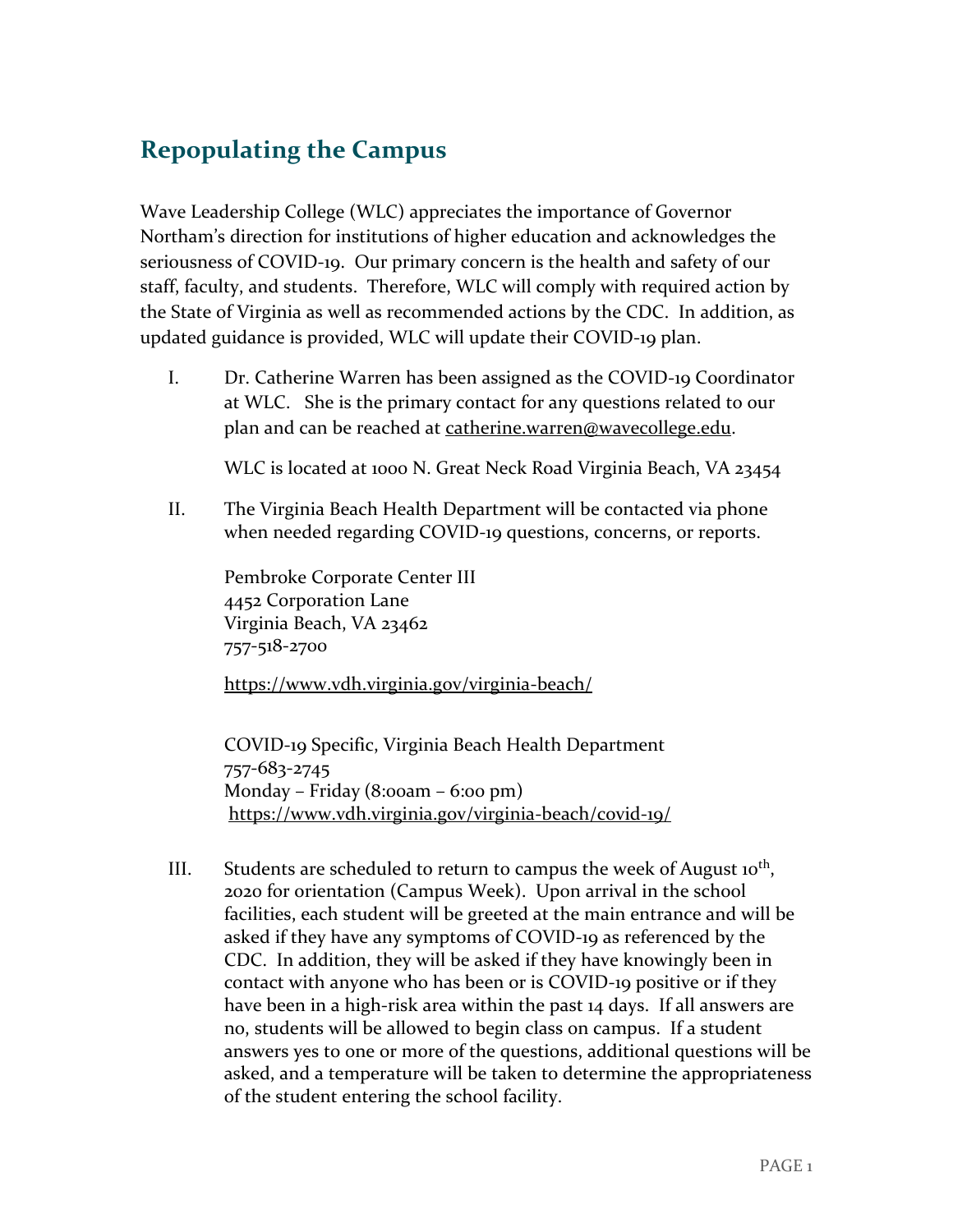Any new student who plans on residing in campus housing (which is not on college property) will be asked the same questions two weeks prior to the beginning of school. If a student answers yes to one or more of the questions, they will be directed to isolate or seek medical care if appropriate before entering student housing.

- IV. During Campus Week students are provided an orientation to WLC. On the first day of this week, students will be provided training regarding the CDC COVID-19 guidance to include hand washing/sanitizing, social distancing, wearing a face covering, staying home if ill, etc.
- V. Physical Distancing, according to CDC guidance:
	- a. The student population  $(75)$  as compared to the total square footage of our facility (16,192 sq. ft) allows WLC to quickly comply with CDC guidance on physical distancing. The student to teacher ratio at WLC is smaller than average which also allows us to maintain an average of six students per class. Each classroom has ample space to allow for empty workspaces between students. Faculty will ensure students do not sit directly next to each other while in typical classroom environments. If a class requires students to interact in closer proximity, then handwashing/sanitizing and masks will be used where appropriate.

Any classroom that has more than one class scheduled during a day, has at least a 30-minute period between the classes. During this time, the room will be cleaned by an assigned student liaison. This student is assigned for the duration of the semester and will be trained separately on appropriate disinfection methods.

b. Social distancing outside the classroom will be encouraged by limiting visitors to the administrative offices of the school. In addition, during activities outside the classroom, such as a weekly chapel service, WLC will provide ample space to ensure students, faculty, and staff can socially distance while participating. WLC will also ensure occupancy is consistent with any active executive orders.

WLC does not have dining services, sororities/fraternities, or gymnasiums.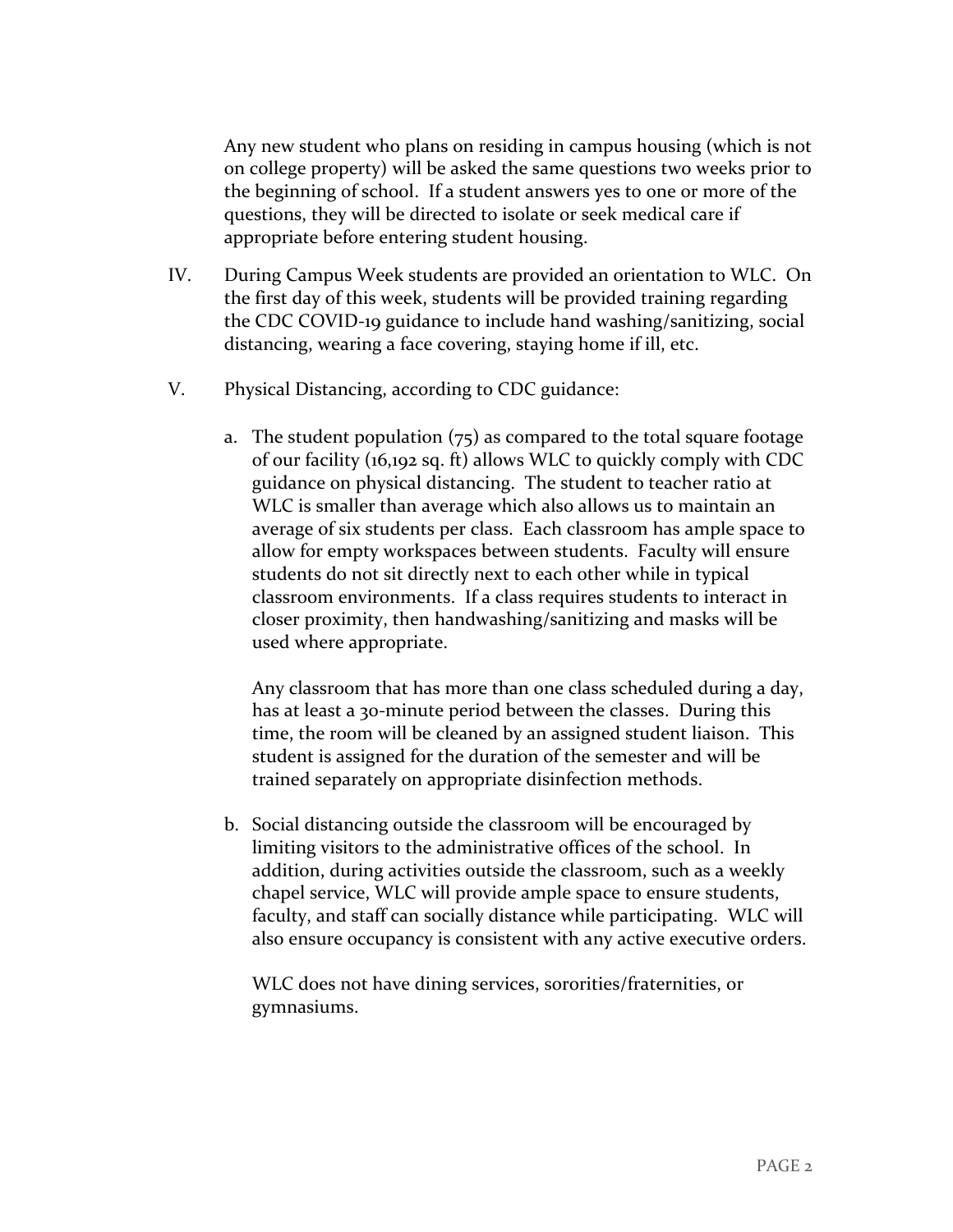- c. WLC's communal spaces consist of a library and a study hall area. The workstations in those areas are arranged so that social distancing is maintained and WLC will place hand sanitizer in both areas. WLC does not have shared lounges, exercise rooms, dining halls, etc.
- d. WLC will limit the size of gatherings (chapel, graduation, etc.) and participate in social distancing according to active executive orders.
- e. WLC does not have dining services or eating spaces. WLC does however have a food canteen where individuals may purchase individually wrapped snacks and pay via electronic methods. WLC will place hand sanitizer in this area.
- VI. Hygiene Practices and Cleaning/Disinfecting Protocols
	- a. The protocol to clean and disinfect frequently touched surfaces will be done after each class. This includes desk space and doorknobs. Adequate cleaning supplies will be stored according to OSHA guidelines.
	- b. Handwashing stations are available in public bathrooms and hand sanitizer will be provided in every office, classroom, and common space (i.e. library).
	- c. Although there are limited items at WLC which are shared by students (computers, cameras, and lab equipment), WLC will provide hand sanitizer for WLC members and cleaning supplies to disinfect shared equipment after use.

#### VII. Housing

WLC does not have on-campus housing, however we do have apartments which are sublet to students. WLC will ensure residents are provided training on social distancing, appropriate cleaning, face masks, and hand hygiene prior to moving in. In addition, WLC will ensure each student is aware of signs and symptoms of COVID-19 and the appropriate action to take if a student believes they have been exposed.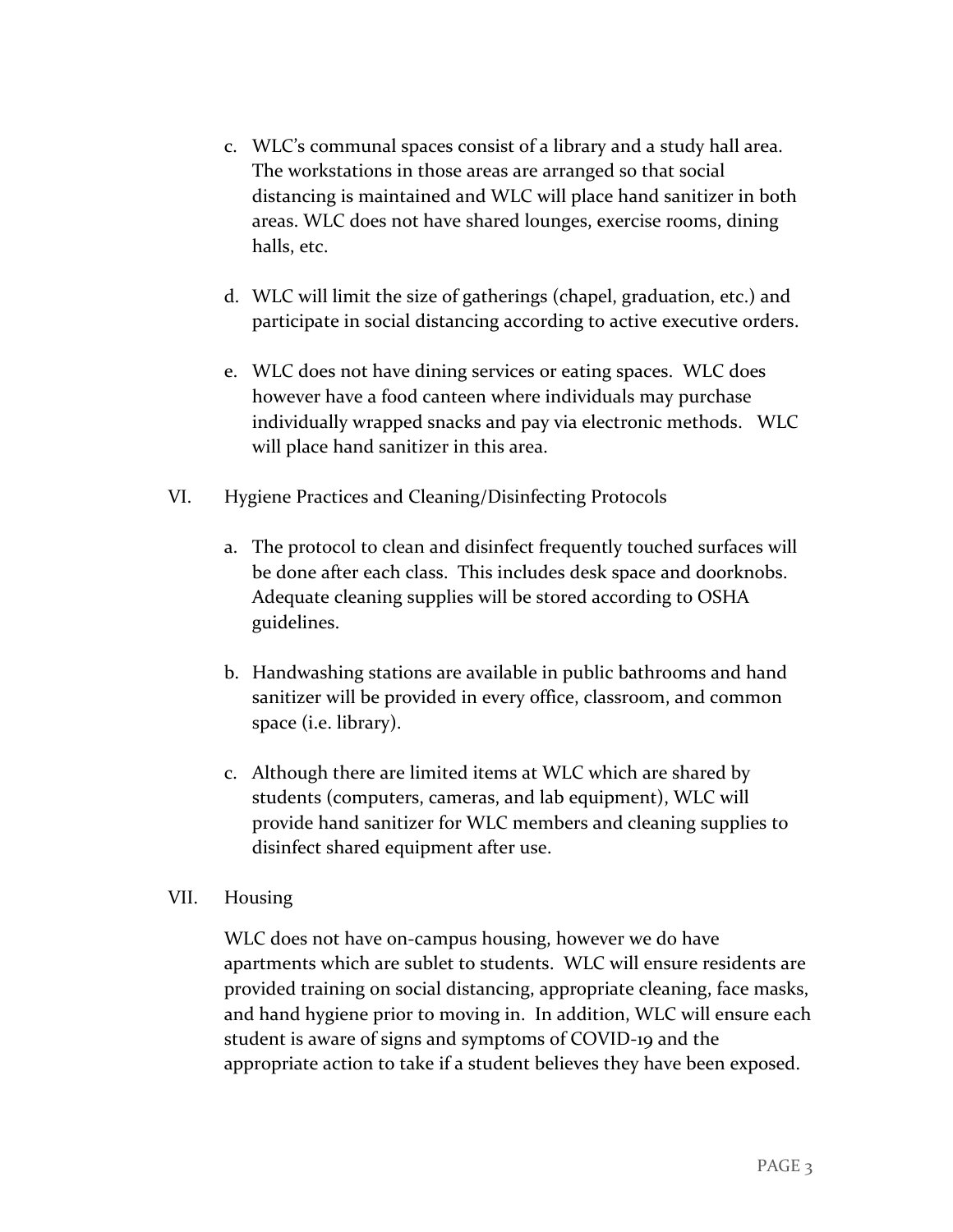- VIII. Consideration of Vulnerable Individuals
	- a. WLC will authorize staff, faculty, and students who are considered vulnerable to work, teach, or learn via electronic means, as necessary.
	- b. WLC will not penalize staff, faculty, or students who use electronic means at WLC due to vulnerability to COVID-19.
	- c. If an individual has contracted COVID-19 and has recovered they are eligible to return to campus with the following conditions. They must have isolated, been in a medical facility, or any combination of the two, for at least two weeks and/or must be cleared by medical personal. Additionally, they must not have any active symptoms of COVID-19.
- IX. International Students

WLC does not currently have international students.

X. Partnership and Communication/Information Sharing

WLC will share information of positive COVID-19 tests with the Virginia Beach Health Department, as well as people who may have come in contact with any infected person. WLC will also ensure HIPPA regulations and the person's privacy is respected.

- XI. Face Coverings
	- a. WLC will provide instruction to each student, faculty, and staff member on the appropriate use of face coverings. In addition, the CDC, *Important Information About Your Cloth Face Coverings*, will be displayed in strategic areas around the college. WLC will have a supply of face masks available for WLC members if necessary.
	- b. If feasible, face coverings for faculty and staff will be worn when at least six feet of physical distancing cannot be maintained.
	- c. Students will be encouraged to wear cloth face coverings when at least six feet of physical distance cannot be maintained.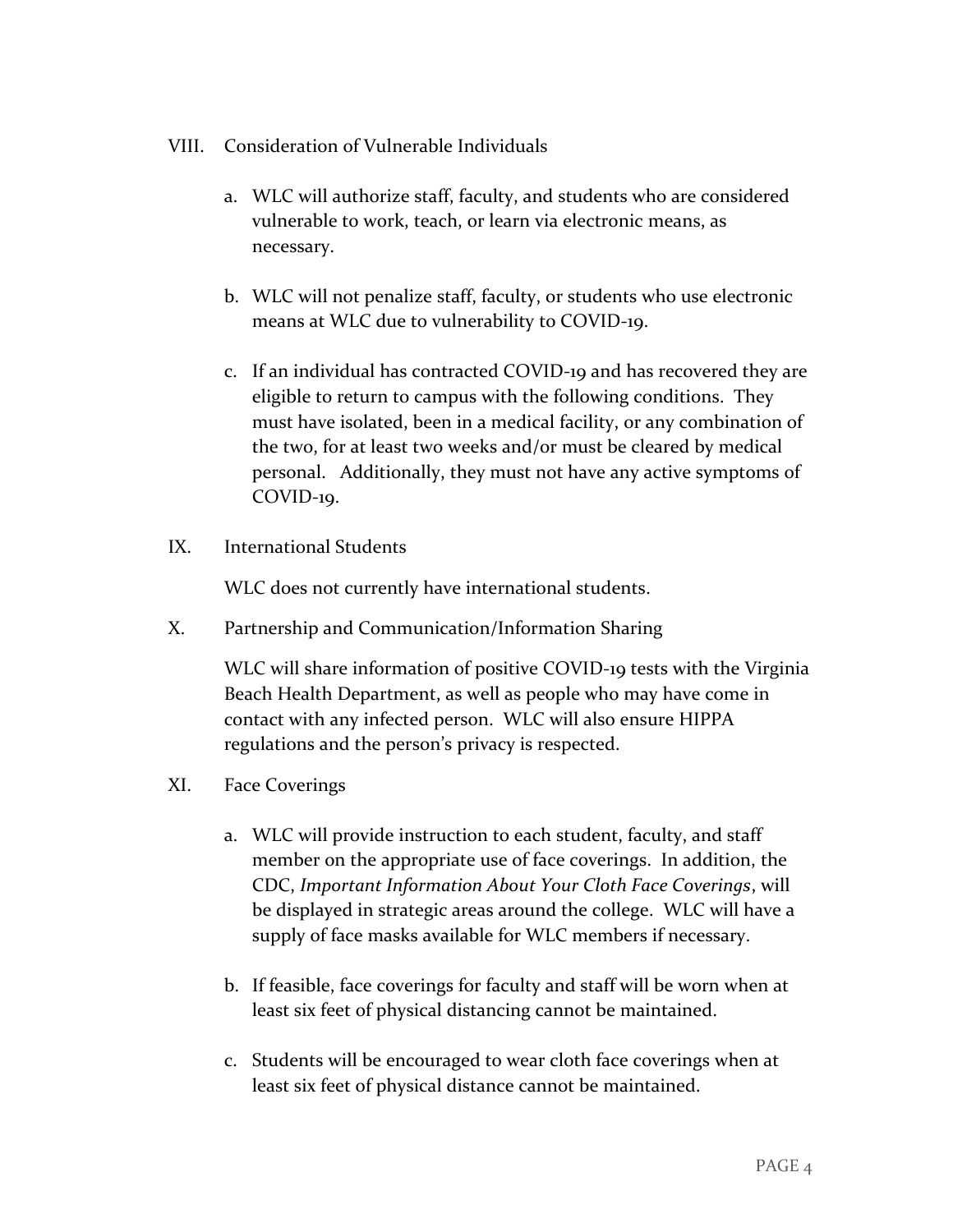XII. Student Health Services (SHS)

WLC does not have a health service staff or facility.

XIII. Large Events

For large events such as graduation or conferences, information regarding social distancing and face masks will be provided in accordance with active executive orders.

- XIV. Communication Strategy
	- a. The strategy for ensuring WLC students, staff, and faculty are aware of COVID-19 guidelines and protocols includes training, online resources, and posted information sheets.
	- b. The strategy for ensuring family members of WLC students and the general public are aware of WLC's COVID-19 guidelines and protocols includes online resources posted to the school's website.
	- c. The strategy for ensuring local health officials, students, staff, and faculty are aware if a positive COVID-19 case is identified at WLC is to call the Virginia Beach Health Department and email students, staff, and faculty. The information provided would include the date of the positive COVID-19 test, potential areas of exposure, and guidance for those who may have been exposed or exhibit symptoms based on CDC guidance. Individual privacy and HIPPA regulations will be respected.
- XV. Orientation and Education

WLC will provide education and training at the beginning of each semester with regards to COVID-19 guidance and protocol to all WLC staff, students, and faculty. In addition, if a member of WLC contracts COVID-19, refresher training will be conducted to include procedures, guidance, and anti-stigma education.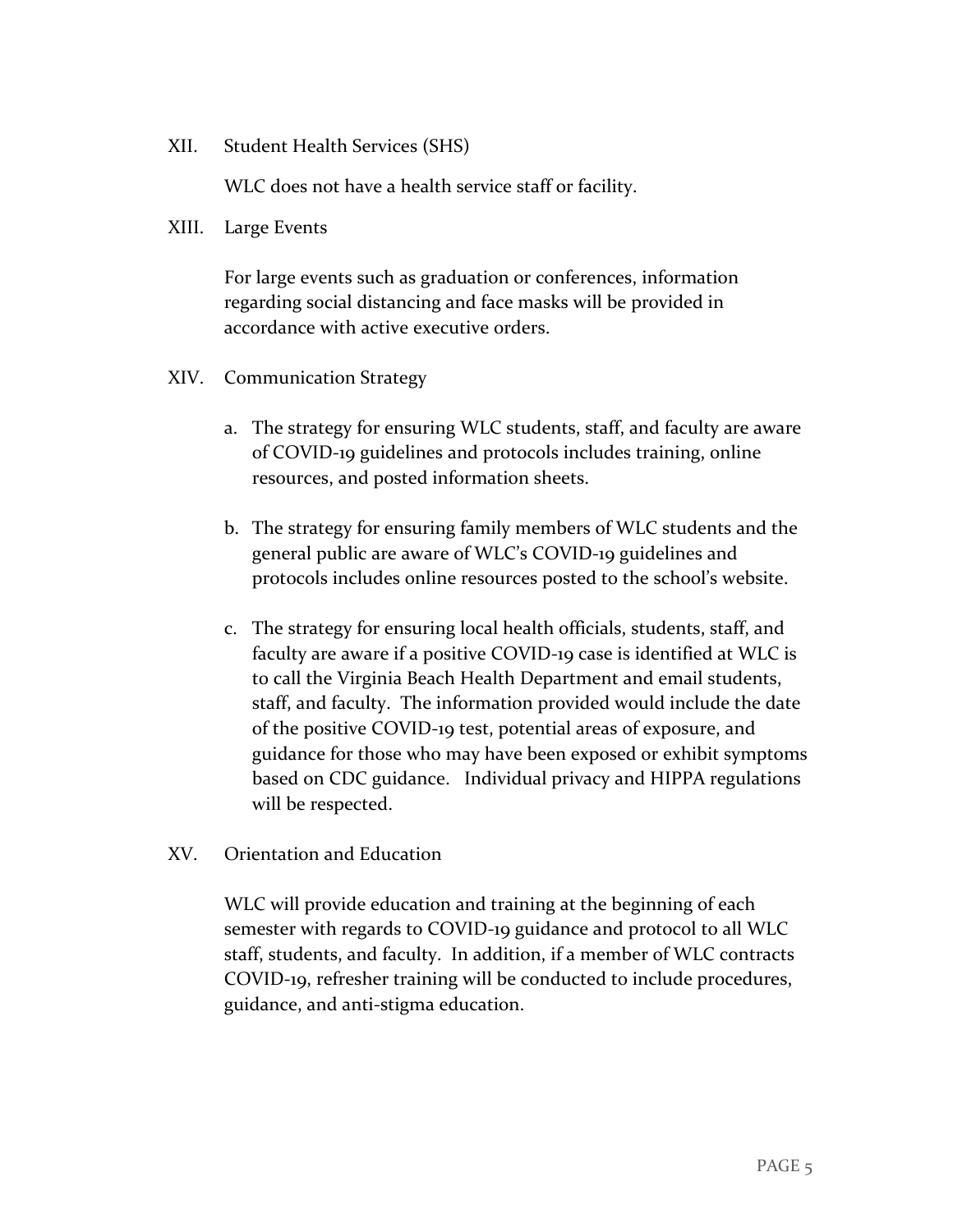#### **Monitoring Health Conditions to Detect Infection**

I. Daily Health Screening Questions

WLC has a standardized beginning for every class, every day (i.e. announcements, prayer, etc.). During this time WLC will add health screening questions related to COVID-19 as well as review the guidelines for face coverings and social distancing.

II. Campus Level Syndromic (Disease) Surveillance

WLC will keep electronic records of any student, staff, or faculty member who reports a positive COVID-19 test. WLC will track the  $date(s)$  of the positive test(s) but not the name of the person to respect privacy and HIPPA laws.

III. Establishment of Testing Strategy

If a WLC student, faculty member, or staff member exhibits symptoms of COVID-19, they will be advised to seek testing and/or medical assistance through local medical facilities.

#### **Containing COVID-19 when Detected**

I. Partnership with VDH for Contract Tracing

Per VDH guidelines, healthcare facilities that annotate a positive COVID-19 test are required to notify VDH for tracking. WLC will notify the infected person that a case investigator will be calling them from the VDH to identify people who may have been exposed. We will encourage members of WLC to support the investigation and provide relevant information.

II. Quarantining and Isolating

If a member of WLC is diagnosed with COVID-19 or suspects they have been directly exposed. WLC will advise them to self-isolate for 14 days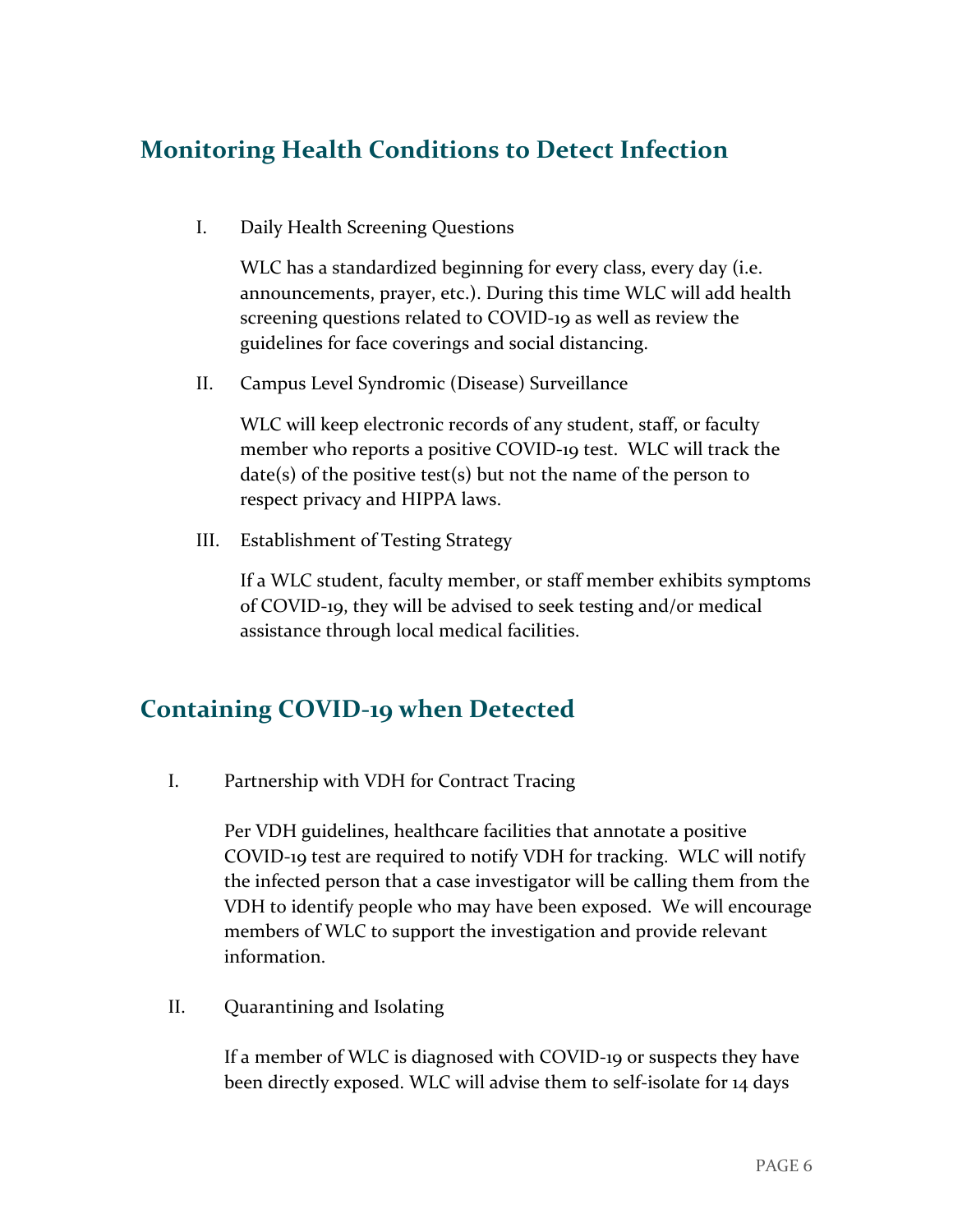per CDC guidance. WLC will work with the WLC member to provide virtual access to classes or telework as appropriate.

III. Campus Outbreak Management

If WLC has a campus outbreak of COVID-19, the school will advise WLC members to self-isolate as appropriate and will initiate virtual learning and telework. In addition, a thorough cleaning and disinfecting of all school spaces will be conducted before WLC members are authorized to return to campus. The Virginia Beach Health Department will be notified and WLC will conduct any additional items as directed by the health department or active executive orders.

## **Shutdown Considerations if Necessitated by Severe Conditions and/or Public Health Guidance**

- I. Plans, Criteria and Process. Per CDC recommendations, WLC has the following plan for closure.
	- a. If there is a positive COVID-19 test of a WLC member, the school may close on campus activity, up to a few days, for decontamination and contract tracing.
	- b. If there is significant absenteeism of staff, faculty, and/or students due positive COVID-19 tests or symptoms, WLC may close on campus activity, up to four weeks, for decontamination and contract tracing.
	- c. If there is a large community outbreak, WLC may close on campus activity for more than four weeks based on local or state directives.
- II. Nature of Reduced Campus Activity in the Event of Severe Conditions

In the event of a severe condition WLC will conduct classes, chapel, tutoring, meetings and campus tours virtually.